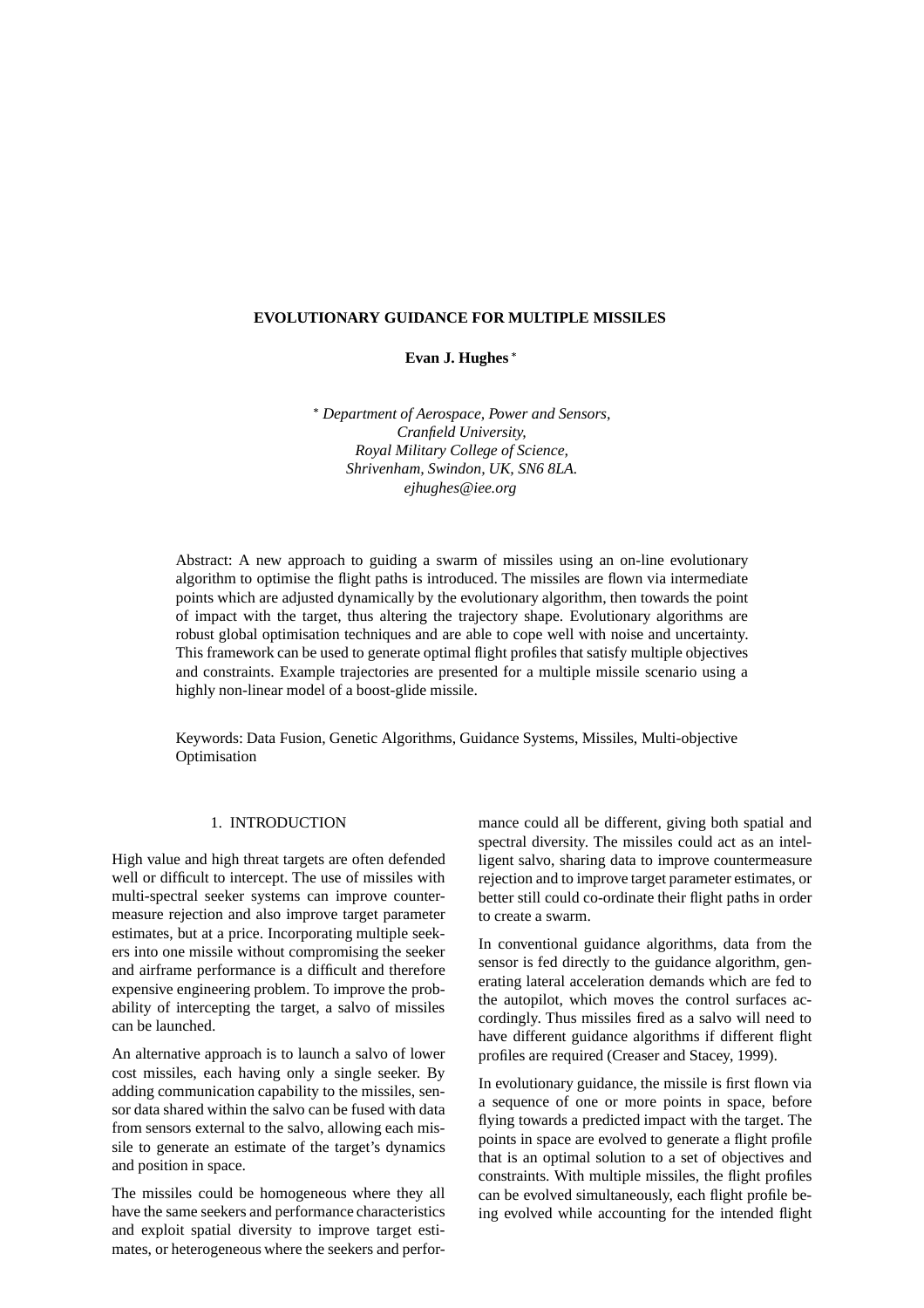paths of the other missiles. The flight profile modification process is illustrated in figure 1.



Fig. 1. Adaptation of flight path using intermediate points

Evolutionary guidance relies on the information from the seeker being fused with the estimate of the current missile position and orientation, and with any other sources of information on target and missile parameters, to give an estimate of the target position in space and its intentions. This data is then used to predict the target manoeuvre and therefore estimate a point of impact for the missile to fly towards.

With the evolutionary guidance approach, for most of the engagement there is no direct, deterministic path between the seeker and the autopilot (see figure 2). Thus the initial stages of the flight path can be independent of the target position and motion, allowing different trajectories to be generated easily. In this application, the scenario will be changing as the missile flies, therefore changing the objective functions. With a highly non-linear missile, there are likely to be many sub-optimal flight paths. Evolutionary algorithms are global optimisation techniques and are robust to noise in the objective functions and have been shown to be well suited to the single missile path planning problem (Quing *et al.*, 1997).



Fig. 2. Block diagram of Evolutionary Guidance process

The following sections first describe typical guidance heuristics, then the evolutionary algorithm. The missile model used in the examples is detailed and example results presented. Finally the paper concludes and indicates areas of future research.

### 2. GUIDANCE HEURISTICS

Proportional Navigation (PN) (Zarchan, 1997) has been used for many years and is well proven as a guidance algorithm. The main essence of the technique is to form a collision triangle, based on target position and velocity, and use it to estimate an impact point where the missile could first intercept the target. The missile then flies towards the impact point, rather than at the target and uses seeker angle rate to derive the lateral acceleration required to correct the position of the estimated impact point.

The impact point and required flight direction are implicit within the PN formulation and are not calculated explicitly. The process of estimating an impact point can be generalised to any predicted target manoeuvre, where the minimum time trajectory for the missile to fly is a straight line to the impact point. Proportional navigation has been enhanced to achieve this, such as Augmented Proportional Navigation (APN) (Zarchan, 1997) where target lateral acceleration is taken into account.

For a generalised minimum time guidance heuristic, once the impact point is estimated, the lateral acceleration required to steer the missile towards the impact must be calculated. This is achieved by calculating the angle between the current flight direction of the missile and the direction towards the estimated impact point. The missile must turn through this angle in the shortest time possible, given the current maximum lateral acceleration of the missile. Thus the angular rate required may be established and along with the relationship  $a = v \omega_{max}$ , where v is the forward velocity and  $\omega_{max}$  is the maximum angular rate to be applied for the shortest time, the lateral acceleration and the duration of the acceleration event may be generated.

A sub-optimal approach where a lower acceleration is applied for a correspondingly longer time may also be used. This is closer to the operation of traditional PN based techniques. This sub-optimal technique is useful in missiles with high levels of sensor noise and liftdrag coupling, where many large course corrections can have an adverse effect on missile velocity.

Figure 3 shows the engagement geometry for a constant velocity target. The missile has a current velocity  $\vec{V}_m$  and must pull lateral acceleration in order to obtain a velocity  $\vec{V}_m$ . The missile must turn through angle  $\theta$ , and forms the basis of the guidance heuristic described above. The projected point of impact,  $P<sub>I</sub>$ , is calculated using  $(1)$ , where t is the predicted impact time,  $\tau$  is an arbitrary time during the engagement and  $V_m$  is the known scalar speed of the missile.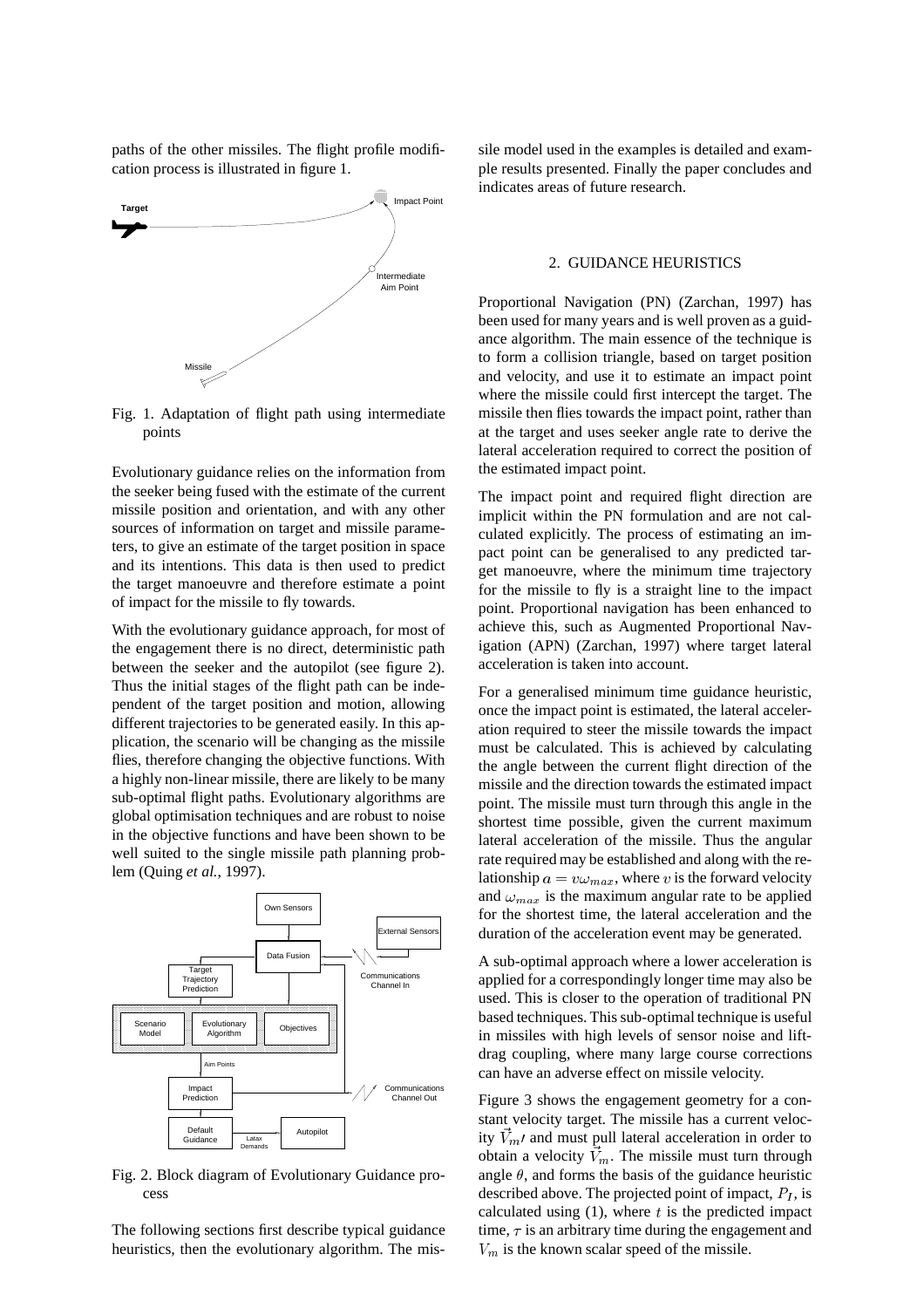

Fig. 3. Engagement geometry

$$
\vec{x} = (T_0 - M_0)
$$
\n
$$
M_{\tau} = T_0 + \tau \vec{V}_t - \frac{\vec{x}(t - \tau)}{t}
$$
\nat\n
$$
\tau = 1,
$$
\n
$$
V_m = |M_1 - M_0|
$$
\n
$$
M_1 = T_0 + \vec{V}_t - \frac{\vec{x}(t - 1)}{t}
$$
\n
$$
\therefore M_1 = \vec{V}_t + M_0 + \frac{\vec{x}}{t}
$$
\n
$$
\therefore V_m = |\vec{V}_t + \frac{\vec{x}}{t}|
$$
\n
$$
\therefore 0 = \frac{\vec{x} \cdot \vec{x}}{t^2} + 2\vec{V}_t \cdot \frac{\vec{x}}{t} + (\vec{V}_t \cdot \vec{V}_t - V_m^2)
$$
\n
$$
\therefore \frac{1}{t} = \frac{-\vec{V}_t \cdot \vec{x} \pm \sqrt{(\vec{V}_t \cdot \vec{x})^2 - (\vec{V}_t \cdot \vec{V}_t - V_m^2)\vec{x} \cdot \vec{x}}}{\vec{x} \cdot \vec{x}}
$$
\n(1)

As we always want the shortest impact time,  $1/t$  must be as large as possible, therefore (1) may be modified and the impact time may be calculated from (2).

$$
q = (\vec{V}_t \cdot \vec{x})^2 - (\vec{V}_t \cdot \vec{V}_t - V_m^2)\vec{x} \cdot \vec{x}
$$
  

$$
t = \frac{\vec{x} \cdot \vec{x}}{\sqrt{q} - \vec{V}_t \cdot \vec{x}}
$$
 (2)

If  $q$  or  $t$  are negative, the missile is flying too slow and will never catch the target.

## 3. EVOLUTIONARY ALGORITHM

Evolutionary Algorithms are designed to mimic the natural selection process through evolution and survival of the fittest (Michalewicz, 1996; Goldberg, 1989). A *population* of <sup>M</sup> independent individuals is maintained by the algorithm, each individual representing a potential solution to the problem. Each individual has one *chromosome*. This is the genetic description of the solution and may be broken into  $n$ sections called *genes*. Each gene representing a single parameter in the problem, therefore a problem that has five unknowns for example, would require a chromosome with five genes to describe it.

The three simple operations found in nature, natural selection, mating and mutation are used to generate new chromosomes and therefore new potential solutions. In this paper, new chromosomes were generated by applying Gaussian noise, with a standard deviation that evolved along with each gene, to each gene in each chromosome. Each chromosome is evaluated at every generation using an *objective function* that is able to distinguish good solutions from bad ones and to score their performance. With each new generation, some of the old individuals die to make room for the new, improved offspring. Despite being very simple to code, requiring no directional or derivative information from the objective function and being capable of handling large numbers of parameters simultaneously, evolutionary algorithms can achieve excellent results.

In a command-guided swarm, a potential solution would be a matrix containing the intermediate aim point vectors for each of the missiles. The initial population of solutions is usually generated entirely at random, within some bounds to ensure that most (but not necessarily all) of the solutions are feasible to fly. If heuristics exist to find good sets of aim points, these could be used to help generate the initial population.

All the sets of solutions are evaluated by simulating the missiles and the target and establishing the overall performance of the trial solution. A set of objectives and constraints are used to guide the optimisation process; for example, to minimise the longest flight time, minimise the difference between the longest and shortest flight (simultaneous time-on-target), maximise the smallest difference between the impact angles etc. If a chosen intermediate aim point causes a missile to miss the target in the simulation, the guidance for the particular missile can default to fly straight towards the closest impact point.

These results will form a *Pareto Optimal Set* (Goldberg, 1989, Pages 197–201) where no single solution is better than any of the others when all objectives are taken into account. For example, trajectories with long flight times are undesirable but can achieve a very wide spread of impact angles, while short flight time trajectories will have a small range of impact angles but will have higher impact velocities.

Equation 3 was used to combine the multiple requirements into a single objective for the algorithm to process. For each trial solution, <sup>i</sup>, the final objective value to be minimised,  $\mathcal{O}(i)$ , is selected as the worst weighted performance objective,  $f_n(i)$ . This has the effect of trying to balance each of the weighted functions, with the weights corresponding to relative importance between the different performance measures  $f_n(i)$ .

$$
\mathcal{O}(i) = \max(w_1(i) f_1(i), w_2(i) f_2(i), \dots)
$$
 (3)

For the results shown in section 5, an evolutionary strategy with a base population of  $M = 50$  trial solutions was used. At each generation,  $N = 150$  new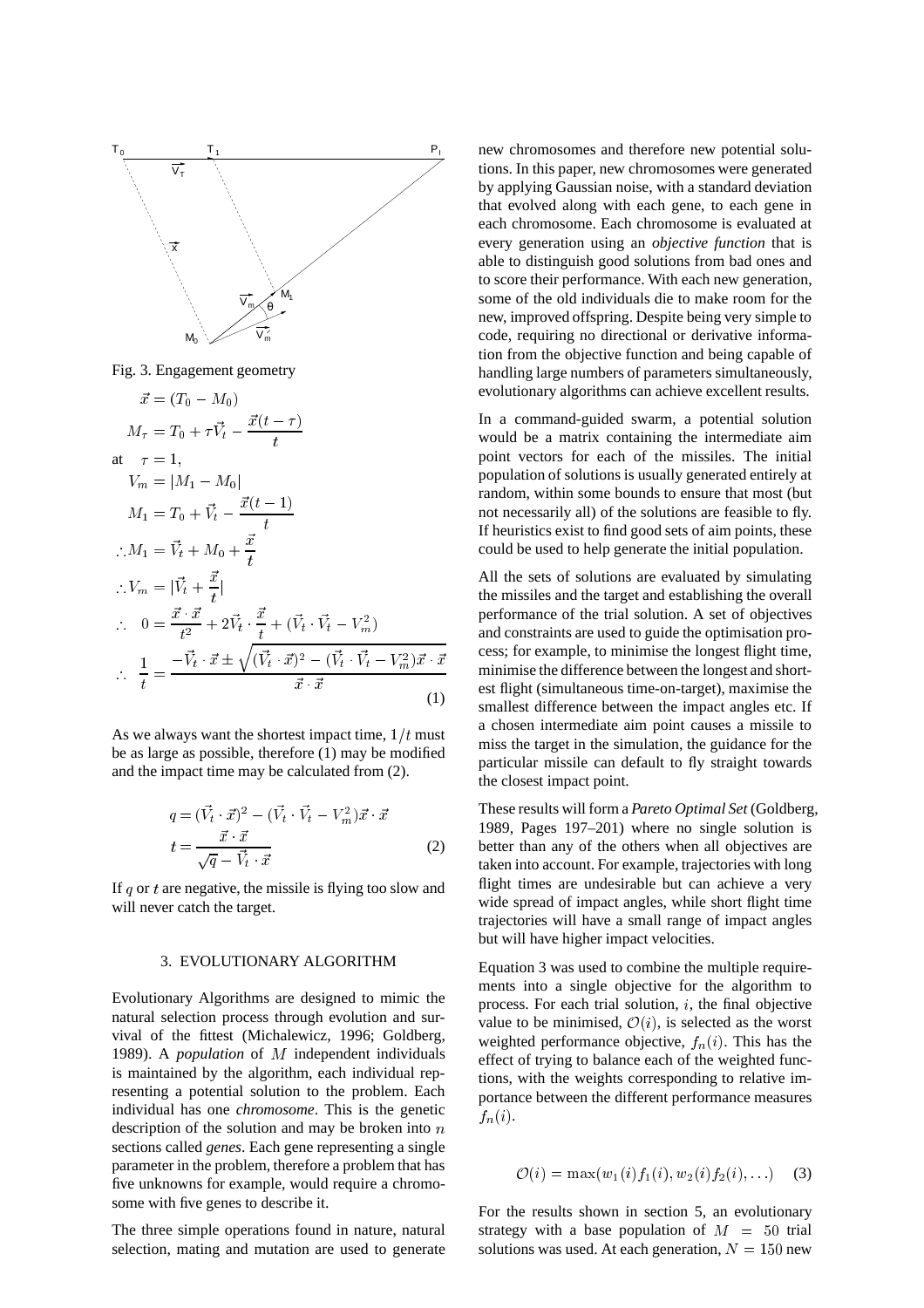trial solutions were created, and all 200 evaluated. The best 50 were then chosen for the next generation. Real valued intermediate crossover was used to recombine the genes with a crossover rate of 10%. Gaussian mutation was applied to each gene at a rate that evolved along with each gene.

The best performing solution is selected and used to supply the aim points for the missiles. This approach is a little crude, as it can be seen in the results that the population forms into clusters around points in space that present good solutions. By always taking the best solution, the aim point can wander within the cluster, causing latax demands to be generated. A clustering algorithm could be used to identify the centre of the best performing cluster of individuals, therefore making the aim point more stable.

If a missile passes an aim point then it switches out the evolutionary algorithm and heads for the point of impact with the target. In the simulation, when one missile comes within one kilometre of the target, all the missiles change if necessary to aim at the target and the guidance heuristic, along with any fused target position information, is used to guide the missile.

#### 4. MISSILE MODEL

The model is based loosely on a ship-launched boostglide missile. For simplicity and to increase processing speed, simple single step integration with a coarse 0:1 second interval was used for the main missile models, and a 0:3 second interval for the flight path projection simulations. This approach meant the integration was too coarse to allow the missile control system to be modelled, so the performance characteristics were generated by modelling the limits imposed by the body aerodynamics. The missile is restricted to a two dimensional engagement in the vertical plane and is subject to the initial boost force, changing mass, gravity, forward drag, lift-drag coupling, changes of air density and speed of sound with altitude.

Equation 4 details the calculation for the lateral acceleration demand of the missile. The equation calculates the acceleration needed to steer to aim towards the impact point, and also calculates the acceleration needed to correct for the effects of gravity. The angle to steer,  $\theta$ , is as defined in figure 3;  $\delta t$  is the time step of the model;  $|\vec{V_m}|$  is the missile speed;  $\vec{V_n}$  is the unit vector in the direction that the lateral acceleration must be applied; and  $k$  is a constant that acts to damp the response of the missile. In the trials shown in this paper, a value of  $k = 5$  was used to help prevent many rapid course corrections causing excessive drag on the missile.

$$
l_d = \frac{|\vec{V_m}|\theta}{k\delta t} + \hat{V_n} \cdot [0, 9.8]
$$
 (4)

The lateral acceleration demand,  $l_d$ , may not be achievable though and so must be limited by calculating the maximum possible demand for the given conditions as shown in (5).

 $\overline{\phantom{a}}$ 

$$
l'_d = \begin{cases} \min(|l_d|, l_{max}) & l_d \ge 0, \\ -\min(|l_d|, l_{max}) & l_d < 0, \end{cases}
$$
 (5)

Figure 4 shows the non-linear relationship used to determine the maximum latax demand,  $l_{max}$ , for a given speed. If the required latax exceeds the maximum value, the demand is cropped. The graph shows the performance for the missile in the glide phase where the mass is at the minimum value and the missile at sea level.



Fig. 4. Curve of maximum latax with respect to forward speed

Equations 6, 7 &8 give the approximations for the speed-of-sound,  $V_s$ , air density,  $\rho$ , and mass m. Speed of sound and air density vary with respect to altitude, h.

$$
V_s = 340.3 - 0.0041 h \tag{6}
$$

$$
\rho = 1.375 \exp\left(\frac{-h}{11000}\right) - 0.150 \tag{7}
$$

$$
m = 34(\tanh(1.5 - t) + 1) + 75
$$
 (8)

The forward acceleration,  $a$ , is calculated using  $(9)$ , boost force using (10), change in forward velocity using (11), and change in position with (12).

$$
a = \frac{f - \frac{1}{2}\rho |\vec{V_m}|^2 A C_d}{m} - \left| \frac{l_d'}{C_{ld}} \right| \tag{9}
$$

$$
f = 17000(\tanh(5 - 2t) + 1)
$$
 (10)

$$
\delta \vec{V_m} = \delta t \left( a \hat{\vec{V}}_m + [0, -0.98] + \hat{\vec{V}}_n l_d' \right) \tag{11}
$$

$$
\delta P = \delta t \vec{V_m} \tag{12}
$$

A missile cross-sectional area of  $A = 0.0254$ , mean drag coefficient of  $C_d = 0.45$  and mean lift-drag ratio of  $C_{ld} = 3.5$  were used in the simulations. The actual values for  $C_d$  and  $C_{ld}$  were different for each missile by up to  $\pm 10\%$ .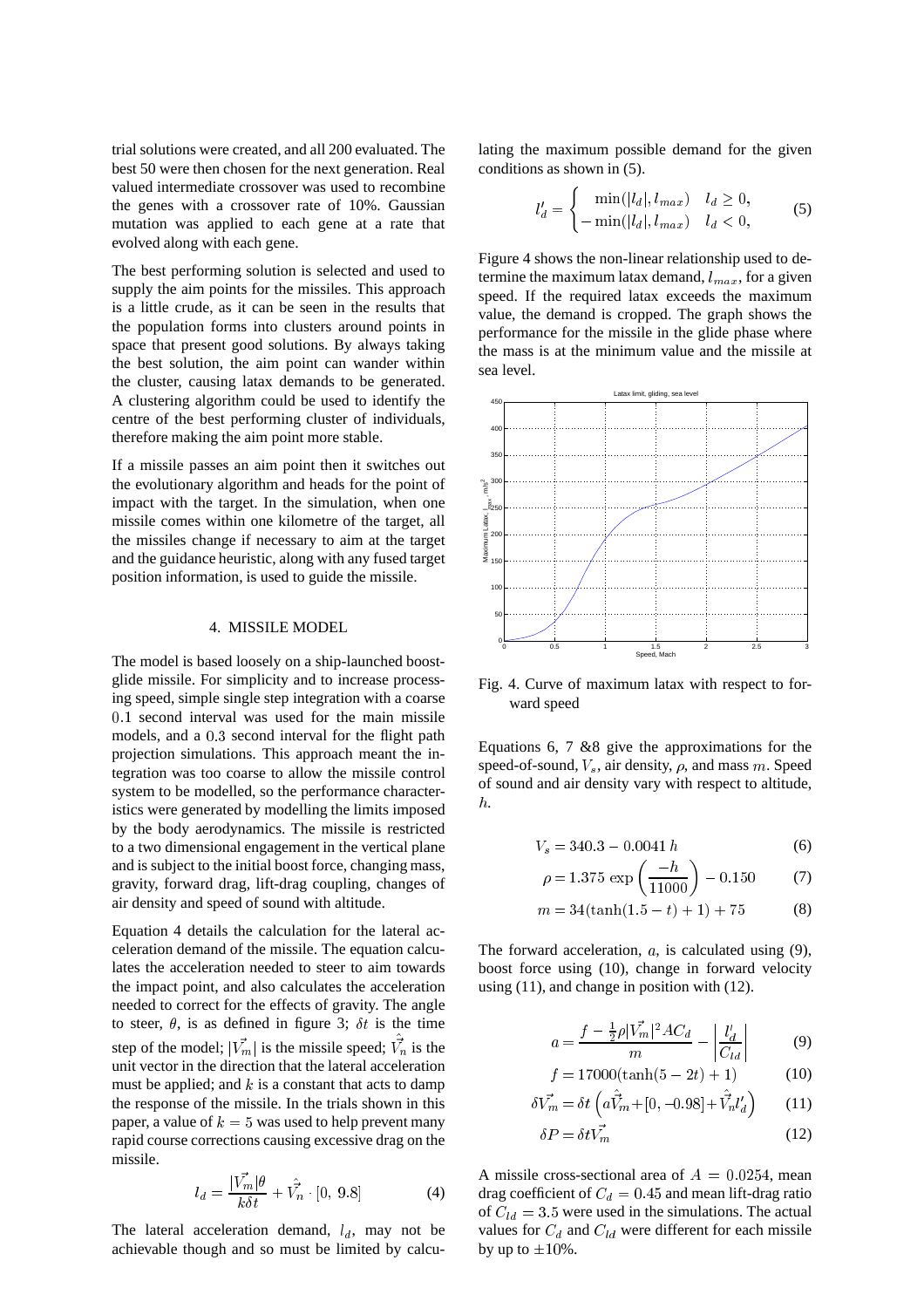## 5. RESULTS

A sample swarm with four missiles, launched from coordinate [0; 0], was simulated engaging a target flying with constant velocity at Mach 1. The missile sensor system was simulated by corrupting the exact target position and velocity with noise, causing the estimated impact point to wander. An evolutionary algorithm with a working population of 50 trial aimpoints was used, with one generation being simulated as 0.1 seconds.



Fig. 5. Initial predicted trajectories showing location of fixed points in evolutionary algorithm population at generation 1

Three objectives were optimised in the simulation; maximise lowest latax limit of the four missiles at impact, minimise longest flight time, and maximise the smallest difference between impact angles. The three different objectives were combined using (13) to give a single value to minimise.

$$
\mathcal{O} = \max\left(\frac{1}{2}\left(l_{PN} - \min_{n=1...4} \left(l_n\right)\right),\right.\\
\left.5\left(t_{PN} - \min_{n=1...4} \left(t_n\right)\right),\,4\delta\alpha\right)
$$
\n(13)

In (13),  $l_{PN}$  is the maximum latax at impact for a PN based missile,  $t_{PN}$  is the flight time for a PN missile,  $t_n$  is the flight time of missile n,  $l_n$  is the maximum max latax at impact of missile n, and  $\delta \alpha$  is the smallest difference between impact angles with the target.

Figure 5 shows the initial population at instant of launch. The missile velocity is still zero at this instant, so a number of generations can be executed before a significant speed has been attained. The missile positions are marked with crosses, the proposed fixed points are dots, the target position is a circle, the predicted trajectories are dashed lines, and the predicted impact points are stars.

Figure 6 shows the state at 2.5 seconds (25 generations). Here the missiles are approaching maximum velocity, and aim-points are forming tight clusters. At 6 seconds (figure 7) the clusters are tight and the trajectories are forming well.



Fig. 6. Partial and predicted trajectories showing location of fixed points in evolutionary algorithm population at generation 25



Fig. 7. Partial and predicted trajectories showing location of fixed points in evolutionary algorithm population at generation 60

The first impact occurs at 13.2 seconds, and is shown in figure 8. It can be seen that one missile took a nearly direct route to the target, while the other missiles took a longer course in order to alter their impact angle with the target. The smallest difference between the impact angles was  $13.6^\circ$ .

Figure 9 shows the velocity profiles of the four missiles. It is clear that the different manoeuvres contributed to the drag, slowing the missiles down. The interception occurred near the limit of the missiles' ranges, with the missiles travelling at about Mach 1 at impact despite reaching a peak of Mach 2. The missile that appeared to take the shortest path did not reach